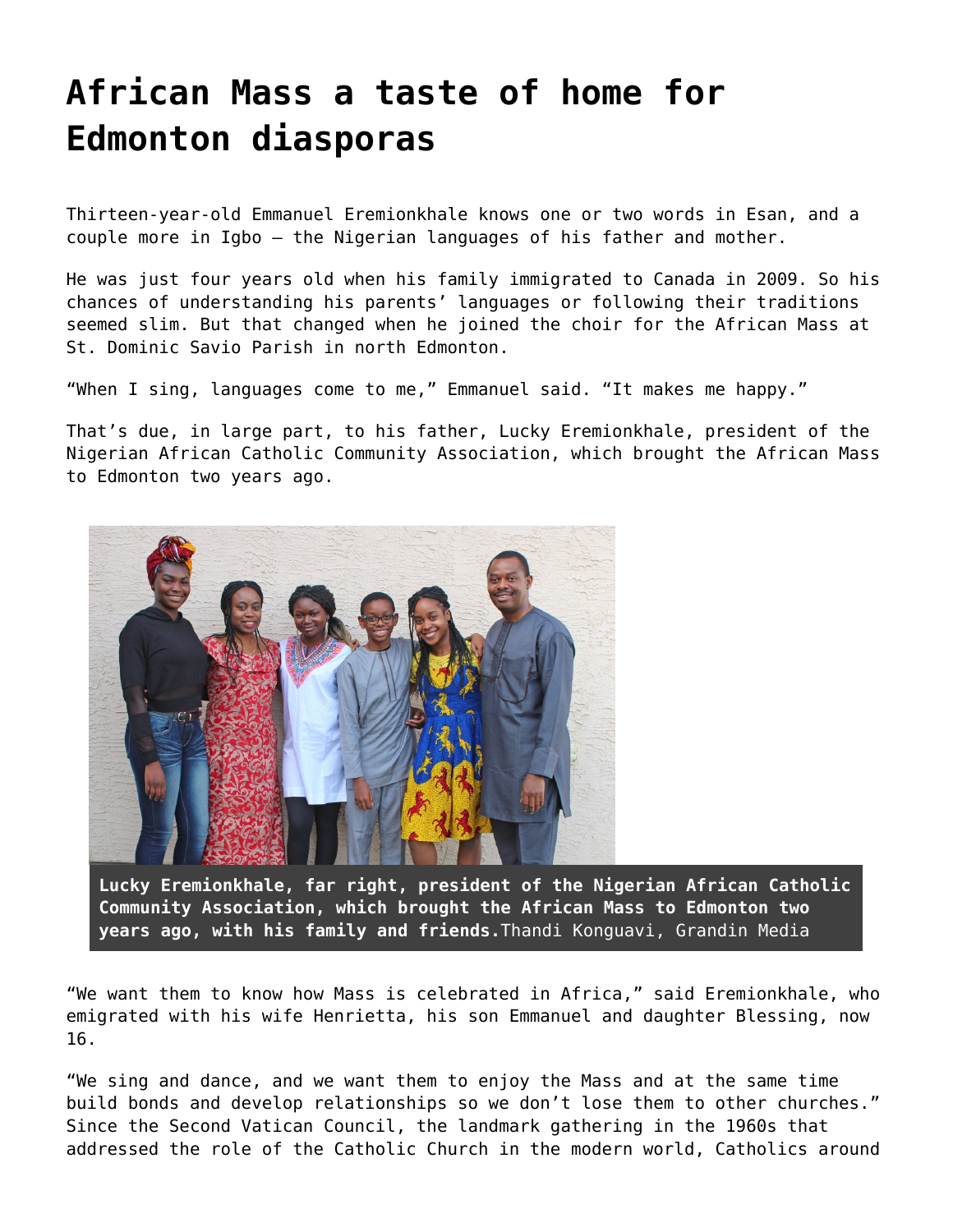the world have been encouraged to celebrate Mass in their native languages.

Today, the impact of that change is on full display in Edmonton. Diverse ethnic and linguistic communities say their national Masses are an important part of passing on their language, culture and faith to their children born and raised in Canada.

Every Sunday in the Archdiocese of Edmonton, Mass is celebrated in at least 16 different languages including French, Spanish, Polish, Chinese, Croatian, Portuguese, Vietnamese, Italian, German, Hungarian, Korean, Latin, Sudanese, Malalyam – which is spoken in the Indian state of Kerala – and American Sign Language.

The African Mass is held every last Sunday of the month, at 2 p.m. at St. Dominic Savio Parish. When it began in 2016, about 50 people attended. Now, up to 200 people come from parishes across Edmonton and from as far as Fort Saskatchewan for the African Mass every month.

The differences between a typical Canadian Mass and an African Mass, in particular, are stark.



**Praise and worship songs are sung in many African languages, including Igbo, Esan, Yoruba, Hausa, and dialects of Zaire, now known as the Democratic Republic of the Congo. Some are sung in English, and the African Mass also retains some Latin, which is still the official language of the Catholic Church.** Lincoln Ho, Grandin Media

An African Mass can get loud. It can run a little long. Praise and worship songs are sung in many African languages, including Igbo, Esan, Yoruba, Hausa, and dialects of Zaire, now known as the Democratic Republic of the Congo. Some are sung in English, and the African Mass also retains some Latin, which is still the official language of the Catholic Church.

The clothing at Mass can be flashy, and you might even find yourself being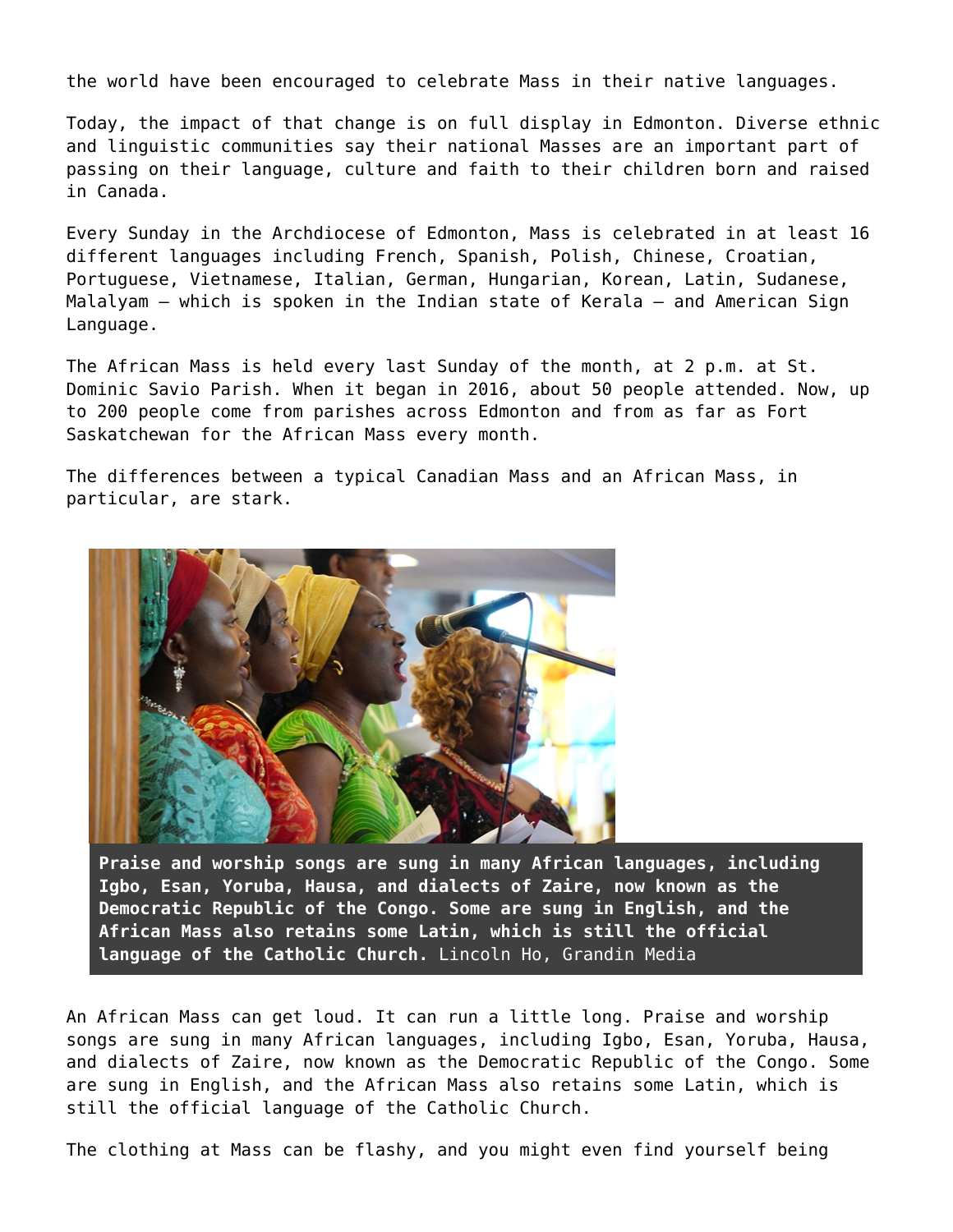embraced by a stranger — but Lucky Eremionkhale and the African Catholic community wouldn't have it any other way.

"As one priest would say, people think we don't clap in the church. We do back home," he said. "Before you hug anybody or shake anybody here, you need to know the person. But we see ourselves like family, so somebody can hug you and shake you, even if he doesn't know you so well."

The joy of the African spirit is contagious, and goes beyond a simple handshake when wishing each other peace.

"They celebrate the Mass with song and celebration," said Mona Podloski, a secretary at St. Dominic Savio Parish. "It's all a celebration — and welcoming — Oh my goodness, you should see the 'Peace be with you.' Everyone stands up and hugs each other. It's just really special. You feel really welcomed and at home, and it's a privilege to partake in that Mass.

"Every Mass is a privilege, but to celebrate it culturally is a gift to our parish."

Fifteen-year-old Heather Mamgodibaye grew up in Chad, a former French colony. She missed the African way of worship when she moved to Canada. That is until she attended Edmonton's African Mass and heard the singing in many African languages including French.

She attends other masses too, even if they are more sedate.

"Back home we enjoyed it more, but I go for the Word of God, even if there is no loud music," she said.



**People attending the African Mass enjoy choir members singing in many African languages, including French, while wear colourful traditional garments.**Lincoln Ho, Grandin Media

Nathalie Mamgodibaye, 18, also grew up in Chad. When she moved to the northeastern Alberta community of Cold Lake in 2013, it was quite a culture shock on many levels, including at church. She was accustomed to a choir and a packed church at Mass, and lots of drumming.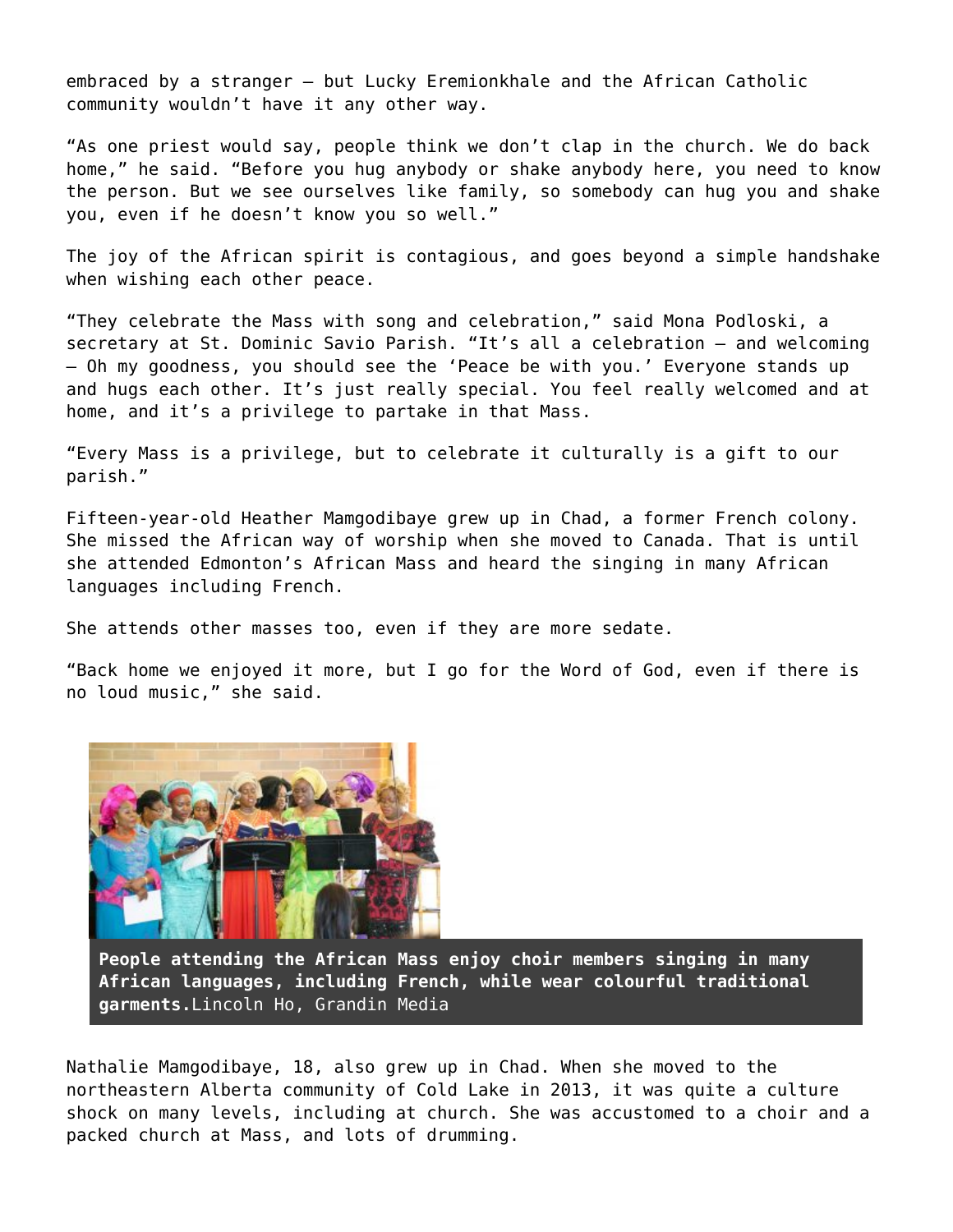"Cold Lake doesn't even have a choir," she said. "The first day I thought, this is not fun."

That changed when she moved to Edmonton in 2014 and began to attend the African Mass.

Lucky Eremionkhale and other members of the African Catholic community made her feel more a part of the Church and the Mass has given her a chance to wear her colourful African garments — and to remember others back home in prayer.

After the African Mass, the faithful enjoy a potluck fellowship, with traditional food, including Nigerian pounded yam and egusi soup made of melon seeds. Organizers say that sense of togetherness also helps newcomers deal with the challenges of settling in Canada.

Edmonton's Sudanese Mass at St. Clare Parish is an answered prayer for Deng Ayuel Agar. It's held every Sunday at 1 p.m. and features singing in Arabic, English and Dinka, Agar's native language.

It's a chance to meet – and celebrate Mass – with people from his war-torn home country, some of them even from his hometown of Aweil, in what is now South Sudan.

"In the first days, our numbers were 30 and up, sometimes 40 people," said Agar, 47. "We were enjoying the church, I was feeling like I'm with my family."

Attendance at the Sudanese Mass has dropped to about 20 since it began in 2005. Many people have moved to other cities in Canada or back home to South Sudan, which gained its independence from the Republic of Sudan seven years ago.

Nevertheless, the Sudanese Mass is important for Agar and his community, especially for the children.

"We encourage each other to continue meeting, to have Mass together. Our kids, they're here, and they won't learn more about what we Sudanese do when they go to school," he said. "We, as parents, we want them to have our culture because Canada is a multicultural country."

Celebrating Mass in your own language "brings meaning and understanding," said Father Andrew Leung, the pastor at St. Clare Parish, who celebrates masses for the Sudanese and Chinese communities.

They also build community with newcomers finding support as they settle in Canada, Leung said.

Edmonton Archbishop Richard Smith agrees:

"First of all, it enables people to worship Almighty God in their native tongue, and for that the people are very grateful," the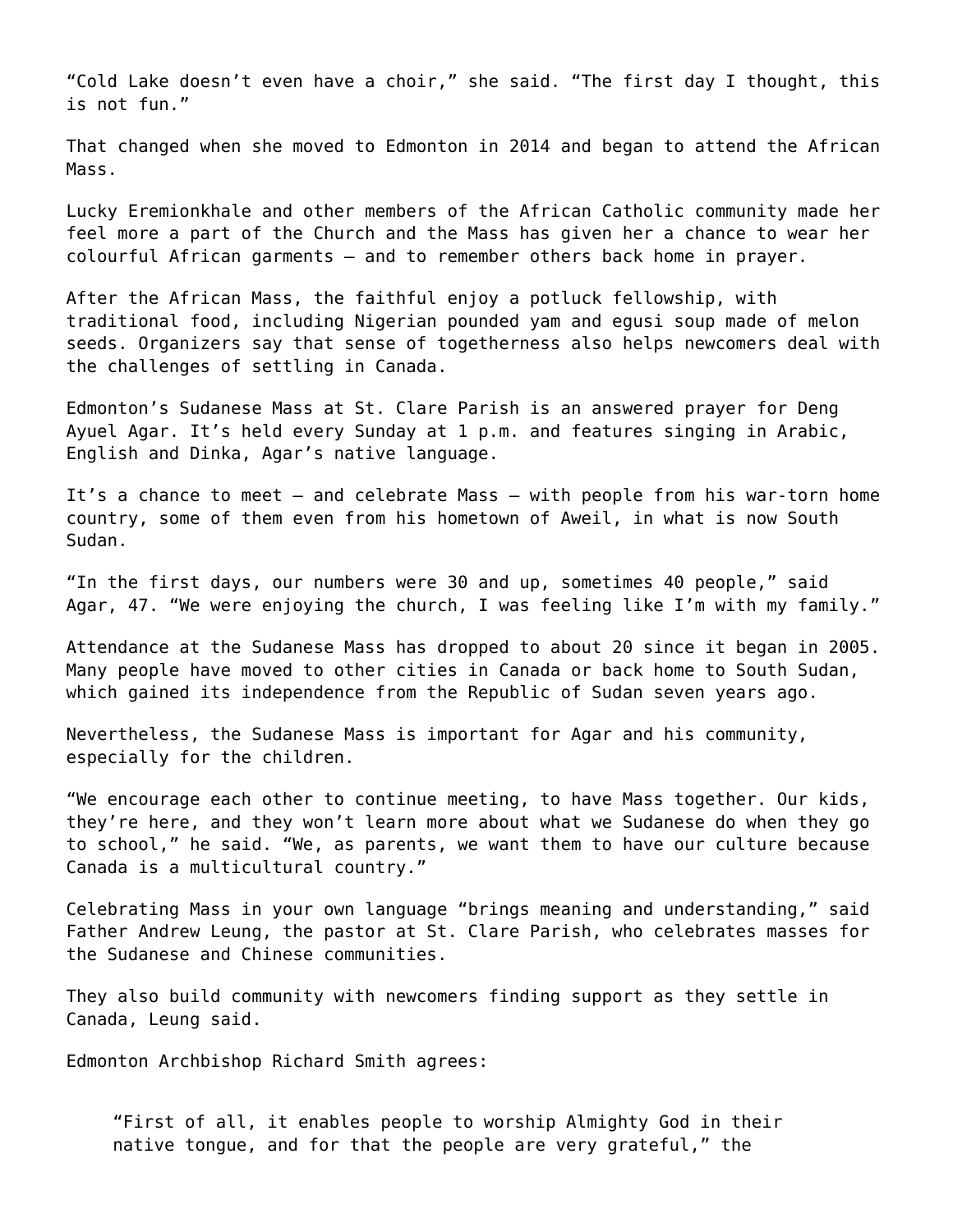Archbishop said. "In addition, it gives beautiful visible expression to the universality of the Church of Christ, and in so doing reminds all of us that we are part of a wondrous mystery much bigger than ourselves, and that the call of God to right worship through union with Christ in his perfect act of worship from the Cross is also universal."



**Rev. Paul Kavanagh**

Father Paul Kavanagh is director of the Archdiocese's Office of Divine Worship, which helps ethnic communities adapt their cultural elements to the traditional Roman Catholic Mass.

"Some people might love that, they enjoy the contemplative aspect of the Mass, then there are others who when they come to Mass they want to celebrate with their whole being. In some cultures they'll come celebrate Mass and they'll be in there for hours. In a sense, they have found a way where they're not rushing the liturgy and still incorporating elements of their culture within the Mass.

"I've seen some very good elements of enculturation within the Roman rite," Kavanagh added. "I think if it's planned and done well, and doesn't take away from people in prayer, our focus, the main purpose of our worship, is our praise and thanksgiving to God. So anything we do in the liturgy should never take away from that."

All masses must follow the general instructions and prayers of the Roman Missal, which is the guide for celebrating Mass directly from the Holy See.



**Bishop Robert Kasun**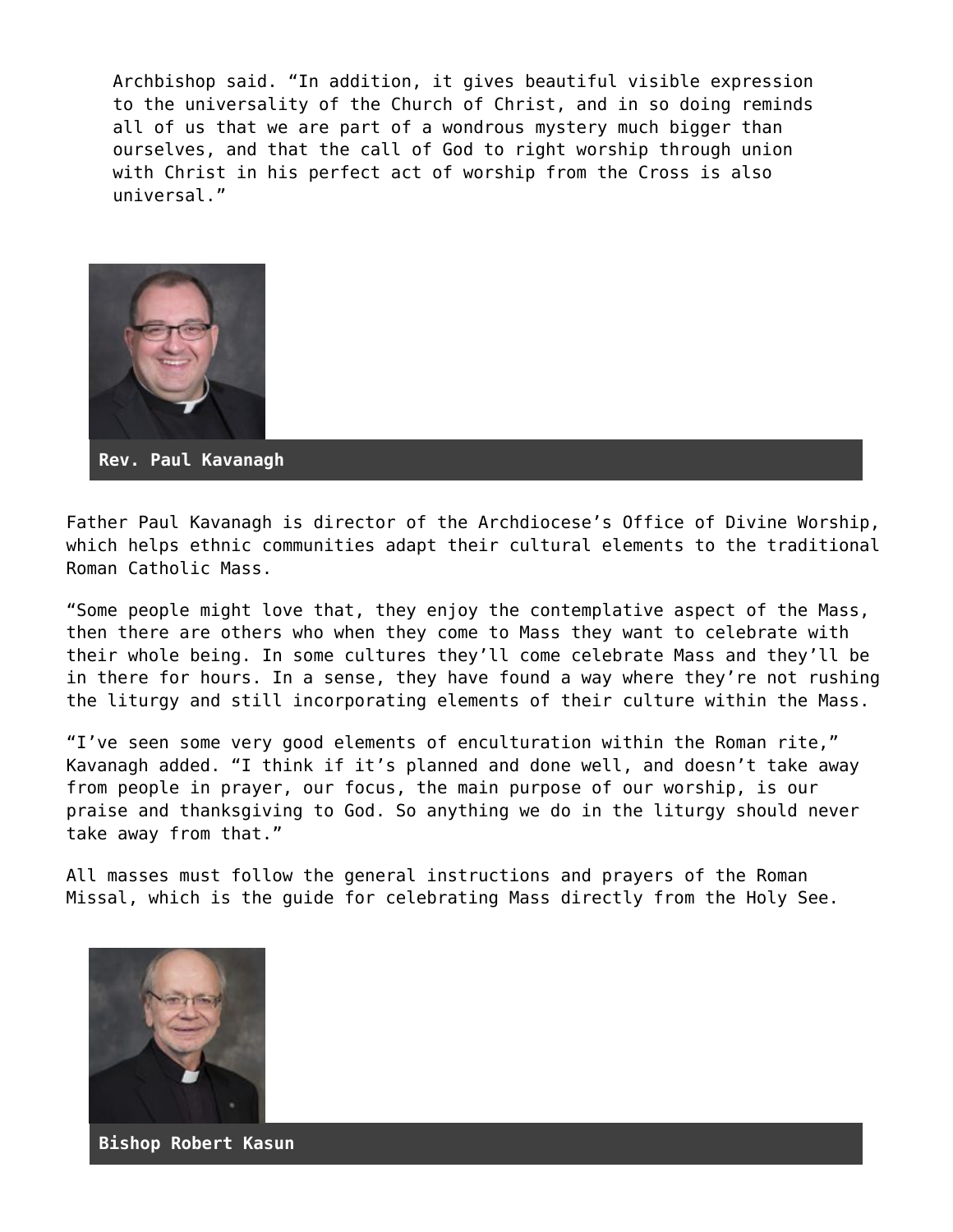"If they go off base and start to consecrate Coca-Cola instead of wine, of course there's going to be a problem," said Bishop Robert Kasun, Auxiliary Bishop of the Archdiocese of Toronto, where Mass is celebrated in 36 languages. "I have not seen anyone going too far."

A former pastor of St. Clare Parish, Kasun strongly encouraged the Sudanese in Edmonton to maintain their language, culture and faith, with some Scripture readings and some of the songs in Dinka. Language, however, is not as important as keeping in mind the focus of the Mass itself.

"Mass is Mass," said Father Gabriel Udeh, who celebrated the African Mass for 11 years until his service in the Edmonton Archdiocese ended in August. "It doesn't depend on the language. If you follow the guidelines for Mass set by Rome, the liturgical regulation, no matter what language you use for celebrating Mass, the Eucharist is the centre of that Mass."



**"Mass is Mass," says Father Gabriel Udeh, who celebrated the African Mass for 11 years until his service in the Edmonton Archdiocese ended in August. "It doesn't depend on the language."**Lincoln Ho, Grandin Media

One of the reasons the African Mass began in Edmonton is that African Catholics saw many of their countrymen joining other denominations whose services were much livelier and familiar.

"The focus is the person of Jesus Christ, who is in the Eucharist, who we are coming to worship, but everybody has their own inclination toward what they used to have back home," said Udeh.

"The core of every Mass is the Eucharist, nobody can change that, you cannot add or subtract. But it is how the music is, how the people participate with the music."

Udeh said the African Mass is important to the Edmonton community, especially beyond the first generation of immigrants. Youth are often reminding their